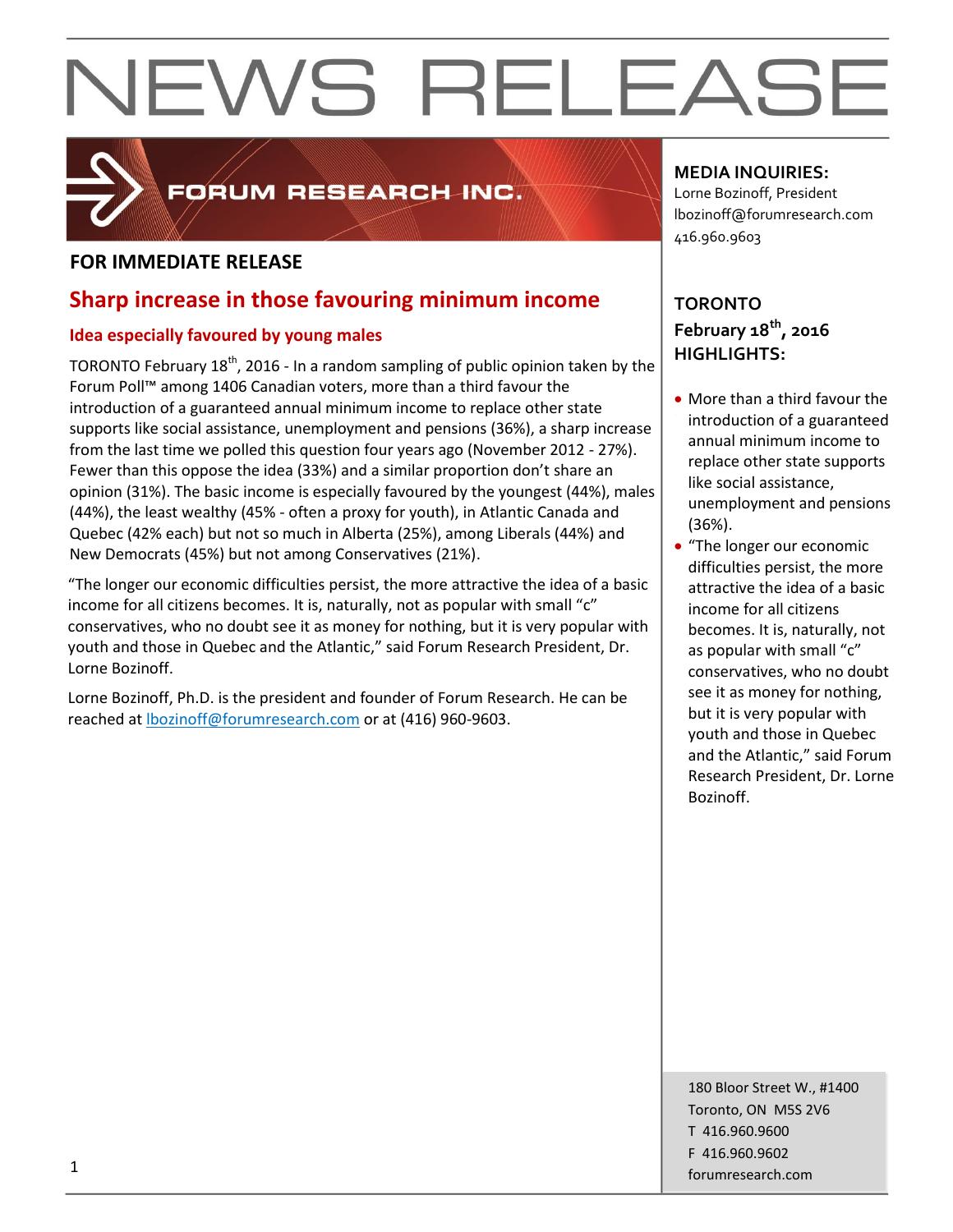# **NEWS RELEASE**

## **Methodology**

The Forum Poll™ was conducted by Forum Research with the results based on an interactive voice response telephone survey of 1406 randomly selected Canadians 18 years of age or older. The poll was conducted between February 16th and 17th, 2016**.**

FORUM RESEARCH INC.

Results based on the total sample are considered accurate +/- 3%, 19 times out of 20. Subsample results will be less accurate. Margins of error for subsample (such as age, gender) results are available at [www.forumresearch.com/samplestim.asp](http://www.forumresearch.com/samplestim.asp)

Where appropriate, the data has been statistically weighted by age, region, and other variables to ensure that the sample reflects the actual population according to the latest Census data.

This research is not necessarily predictive of future outcomes, but rather, captures opinion at one point in time. Electoral success is dependant on the parties' skill at getting out the vote. Forum Research conducted this poll as a public service and to demonstrate our survey research capabilities. Forum houses its poll results in the Data Library of the Department of Political Science at the University of Toronto.

With offices across Canada and around the world, 100% Canadian-owned Forum Research is one of the country's leading survey research firms. This Forum Poll™and other polls may be found at Forum's poll archive at [www.forumresearch.com/polls.asp](http://www.forumresearch.com/polls.asp)

#### **MEDIA INQUIRIES:**

Lorne Bozinoff, President lbozinoff@forumresearch.com 416.960.9603

**TORONTO February 18th, 2016**

#### *Minimum Income Approval - Trending*

| %             |      | February $18^{th}$ , 2016 November $20^{th}$ , 2012 |
|---------------|------|-----------------------------------------------------|
| Sample        | 1406 | 1849                                                |
| Favour        | 36   | 27                                                  |
| <b>Oppose</b> | 33   | 39                                                  |
| Don't know    | 31   | 34                                                  |

180 Bloor Street W., #1400 Toronto, ON M5S 2V6 T 416.960.9600 F 416.960.9602 example to the contract of the contract of the contract of the contract of the contract of the contract of the contract of the contract of the contract of the contract of the contract of the contract of the contract of the